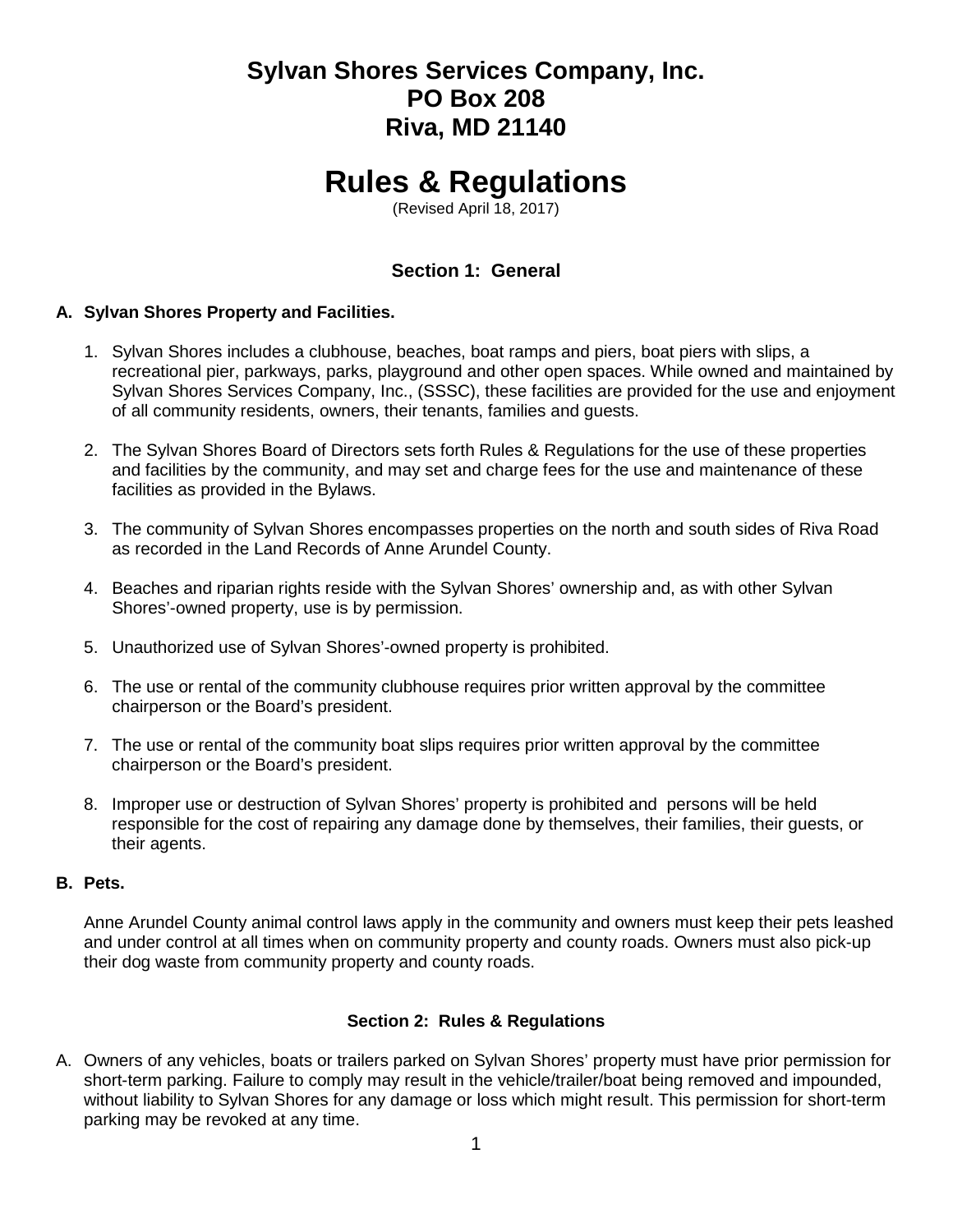- B. Residents must make arrangements to park their cars, boats, and trailers on their own property. Parking is prohibited on all roads and on all community property without permission. Abandoned, disabled, illegally tagged or untagged cars found on Sylvan Shores' property will be towed at owner's expense. Vehicle repair and maintenance taking place on Sylvan Shores' property is prohibited.
- C. Short-term parking space for guests of owners or residents may be allowed in special designated areas. This permission for short-term parking may be revoked at any time.
- D. Clubhouse rental guests have exclusive parking permission at the clubhouse during rentals. Notice of rentals will be posted and other cars must vacate the lot.
- E. The County speed limit on roads in Sylvan Shores is 25 miles per hour; however, caution dictates a much lower speed.
- F. Roads, beaches, walkways and parkways may not be blocked in any way by any owner, resident, or person, which would obstruct a free flow of traffic (vehicle or foot). Because of the permeable pavers, parking is prohibited on Shore Walk. Owners may not store or park their personal property on Sylvan Shores'-owned property.
- G. No open, outside drainage is allowed from owners' property onto road beds, parkways or walkways.
- H. No Sylvan Shores'-owned roads may be dug or filled without permission of the Board of Directors.
- I. No changing of clothes in cars on roads, walkways, parkways, beaches, piers or parking areas is allowed at any time.
- J. Property owners are required to keep hedges and shrubbery along roads trimmed back so as not to interfere with a driver's vision, particularly at corners. If a property owner neglects to trim hedges or shrubbery, and with prior notice to the property owner, SSSC reserves the right to do such trimming where necessary and at the property owner's expense.
- K. Throwing or leaving glass, cans and other trash on Sylvan Shores' property is prohibited. Please keep our community clean.
- L. The boat-launching ramps may be used only by residents, property owners and guests when accompanied by the owner or resident, and the County Fire Department. Residents may apply to the Board President or the Waterfront Committee representative to obtain current rules and arrangements for access to and use of the boat ramps.
- M. The boat slips at the community boat piers will be leased out based on seniority. A waiting list will be maintained by the Waterfront Committee. An annual "slip fee" will be determined by the Waterfront Committee and charged to the user. No boats may be tied to community piers without a valid Boat Slip Lease provided by the Waterfront Committee. Assignments are not transferable. By permission of the President, temporary 24-hour use of a vacant slip may be granted at a rental fee determined by the board.
- N. Except for temporary "beaching" for purposes of getting on/off a vessel, boats or other motorized water vessels may not be parked on community beaches or come within 100 feet of the recreational pier.
- O. Community members who are launching their boat may leave their vehicle at the boat ramp area. Vehicles may not be parked on the beach or block access to the ramps or other vehicles. Vehicles and trailers have to be removed before closing of the area that day.